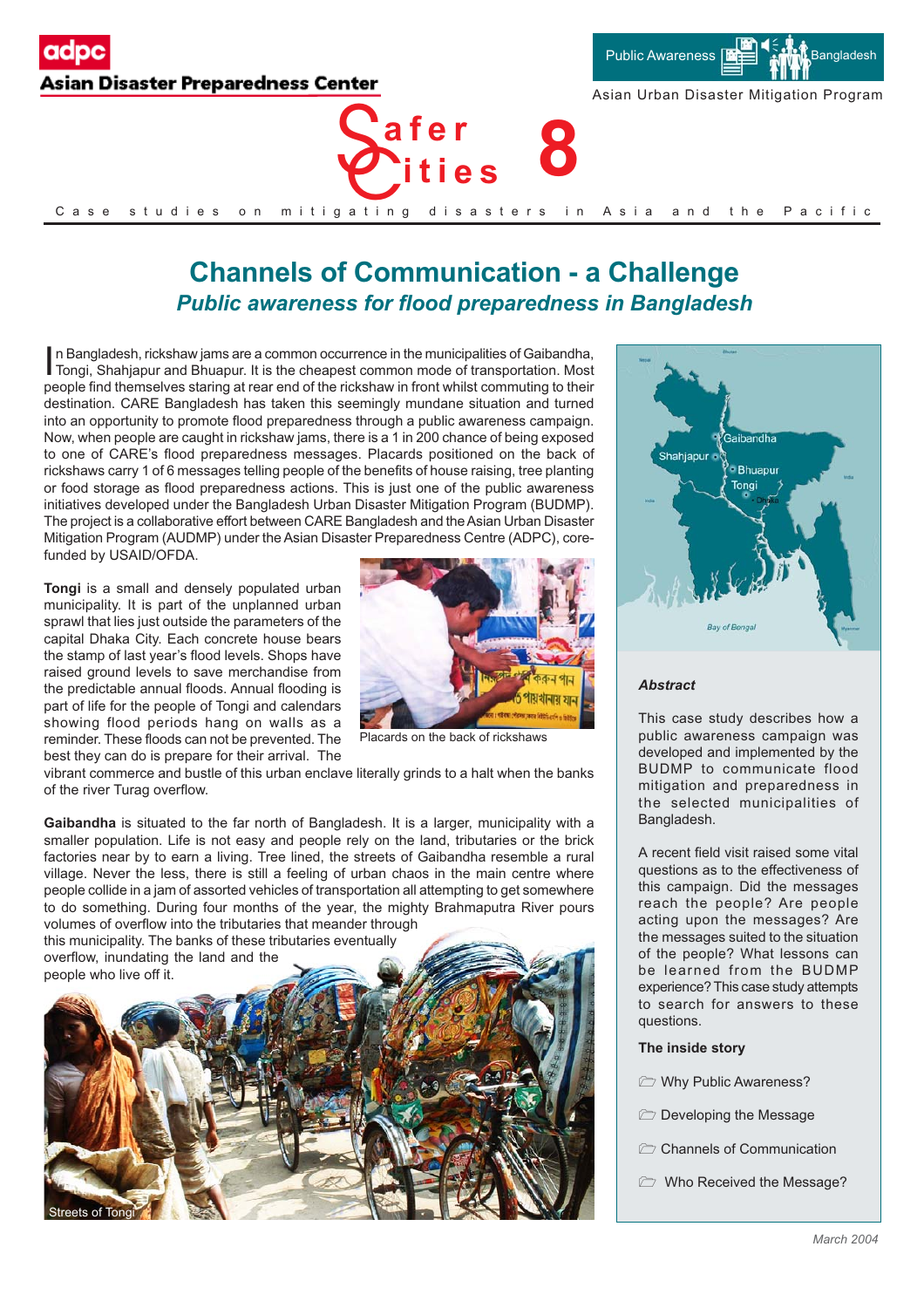## **Why Public Awareness?**



The devastating floods in 1988 and1998 seemed to have served as a catalyst for urban flood mitigation activities. Using river soil to raise homes, schools and roads is a traditional coping technique for flood proofing in rural Bangladesh. The BUDMP has adopted this indigenous knowledge to encourage flood mitigation activities in urban communities. Tapping into the available resources, expertise, and labour at the local level, the BUDMP has successfully demonstrated the value of integrating such measures in an organised manner for community preparedness. This was Phase 1 of a pilot project documented in Safer Cities 7. The public awareness program became the main activity of Phase 2, and was launched to communicate the benefits of such flood proofing and preparedness so that communities could become safer.

In compliance to the Bangladesh National Government 'Standing Orders for Disasters 1999', the BUDMP embarked on a public awareness campaign at the community level.

CARE Bangladesh in partnership with local partner nongovernment organisations (PNGO's), Gano Unnayan Kendra (GUK) in Gaibandha, and the Association of Rural Development (ARD) and Committeed organization for Development Extension Services (CODES) in Tongi, National Development Program (NDP) in Shajadpur and BURO-Tangail in Bhuapur, embarked on a strategic campaign to attempt to instill a culture of self-reliance and flood preparedness at the community level. In the initial stages of the BUDMP, CARE identified Tongi and Gaibandha municipalities to be significantly vulnerable to the risk of flood hazards.

A Municipal Flood Vulnerability Assessment and a Contingency Plan was developed in Phase 1 of the BUDMP. CARE and the PNGO's collaborated to conduct a baseline study to provide a holistic understanding of the demographic and infrastructure composition of the communities for the development of these two

Preparedness can greatly reduce vulnerability within a community.<br>Simple and Simple practical measures using indigenous techniques under taken at the household level can make a difference to the livelihood security of people. The key is to provide people with the information they need to decide what measures best suit their needs and allow them to make decisions that will spark a change in their everyday lives.



*PUBLIC AWARENESS creation is a process used to communicate information, which leads to behavioural change and action at the community level. The origins of public awareness campaigns come from commercial product marketing where the aim is to sell a product, idea or concept. In this instance, the aim is to sell the idea to society that they can minimise their risk and vulnerability through adopting simple preparation and mitigation measures. Simple as the concept sounds, the process of effectively communicating messages relating to a wide and diverse audience with a limited budget and timeframe posed the greatest challenge.*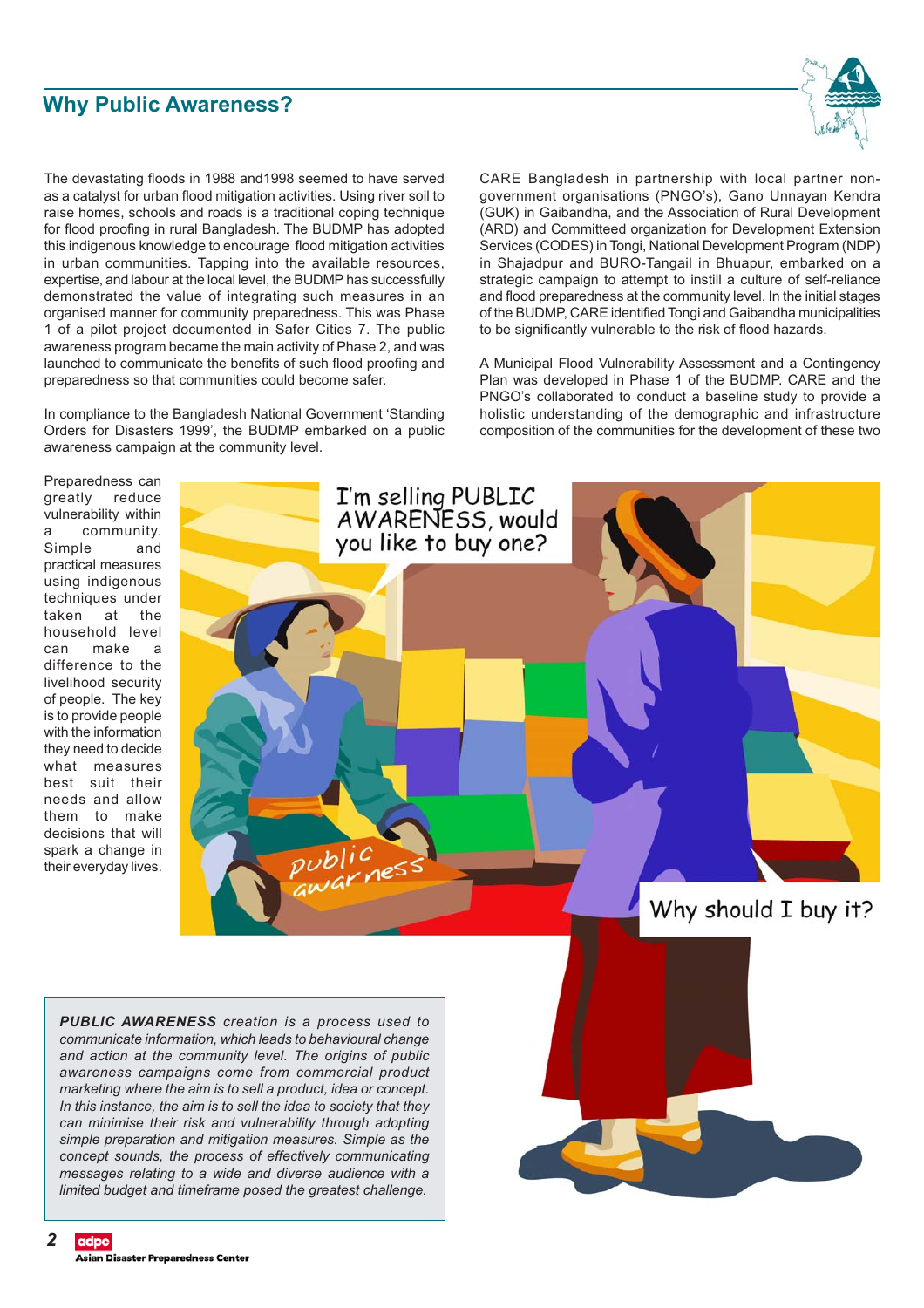outputs. This baseline study also became a useful source of primary information for the development of the public awareness campaign. A profile of the community was extracted from the information collected. Termed 'audience profiles', these insights provide a window into the daily lives of the people in Gaibandha and Tongi. Audience profiles assist to determine the community's needs, the type of messages to convey, the target audience, and the most effective channels of communication to ensure the dissemination of the message.

The long-term goal of the BUDMP public awareness campaign was to change existing perceptions and attitudes to motivate behavioural change. However, one of the biggest hurdles to overcome was trying to get the message through a barrage of other awareness messages saturating Bangladesh. The skyline is littered with public awareness campaigns advocating or passing on basic information about health, family planning, nutrition, gender equality, arsenic poisoning and HIV AIDS. This is the public awareness landscape in which the BUDMP had to compete with to spread their messages of flood preparedness. The challenge was to reach a broad cross section of an extremely diverse population in two different municipalities consisting of different income groups, occupations, level of education, ages, and gender, all with very different perceptions of their risk to flood hazards.

#### **Understanding Communication**

Communication is a dynamic two way process consisting of a sender and receiver. A public awareness campaign relies upon the effective communication of important information. It also goes beyond the linear process of simple transfer from sender to receiver. People are expected to receive, understand, act upon, and change their behaviour according to the message conveyed in the information. There is a great deal of room for information to be misinterpreted, ignored, and lost. The message can fall upon deaf ears.

*Public awareness campaigners, need to find empathy with the attitudes and behaviours of the audience in order to communicate information to change people's perceptions.*

In the case of the BUDMP, CARE is the sender and the people in the municipalities of Gaibandha and Tongi are the receivers. For effective communication, CARE must understand the community's perception to floods in their everyday lives.

#### **An Audience Profile** *w*



'Begum is 12 years old and she attends the local primary school. She is the youngest in a family of 6 people living in Tongi municipality. She lives in two bedroom concrete house with a tin roof close to the local school. Begum walks to school every day with her friends by the river Turag. Her father is an office worker and her mother is a home-maker. They do not have a TV, but sometimes she watches TV with her brothers at a neighbours house.'



The skyline of urban Bangladesh is saturated with diverse messages

Communities are dynamic, and communication strategies need to be appropriate to suit the diversity of the audience. Feedback at all stages of the campaign ensures the message and the channels of communication are compatible with the community needs. It serves as a form of evaluation for the campaign.

Recognising the need for flood preparedness in the selected municipalities, CARE focused on a campaign that would:

- assist people to become self reliant:
- motivate them to know and understand their rights;
- modify attitudes and beliefs; and
- mobilise available resources for flood preparedness at the household level

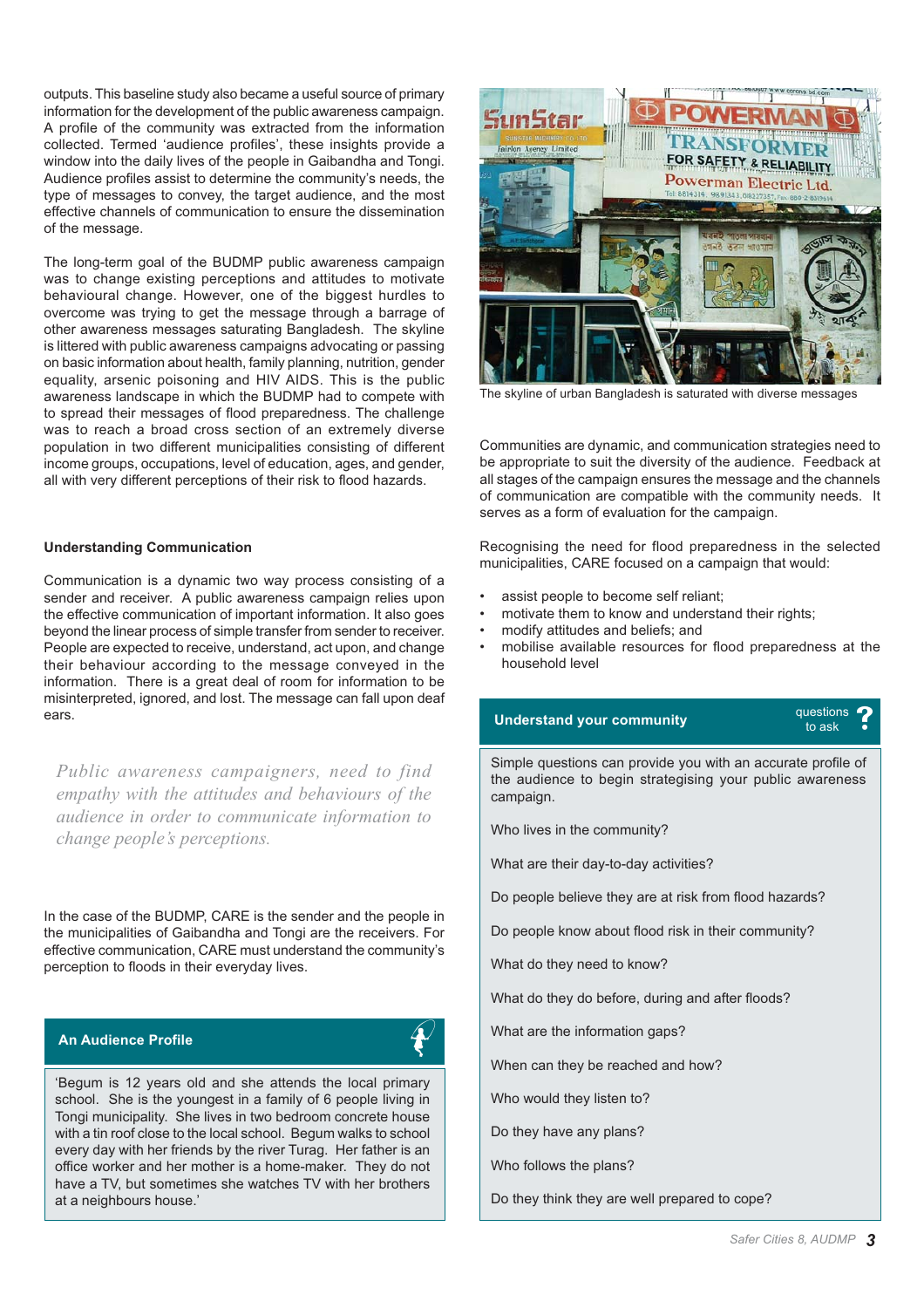# **Developing the Message**

#### **Building relationships through existing trust**

CARE has a good working reputation in both municipalities. They are currently involved in an integrated food security program funded by USAID/OFDA which links directly with local level flood preparedness due to the scarcity of food during flood periods. In the past, CARE has been well received and recognized for their post disaster rehabilitation work in rural areas. This public perception ensured a vital link between CARE and flood preparedness activities. People will listen to a CARE campaign because they trust that the information provided will be reliable and helpful. Using this perception to build upon their existing relationship in the community, CARE conducted a series of focus group meetings to generate support and share key ideas and experiences with key disaster stakeholders. The group identified pertinent factors to consider before conducting the campaign. Three of these were:

- To develop a collaborative approach to highlight the community's best practices as well as lessons learned from previous experiences
- The need to provide solution orientated information
- To provide follow up mechanisms

The populations in the seletced municipalities of Bangladesh have differences, but also recognisable similarities. Identifying these similarities allowed the BUDMP to be replicated in other municipalities.

- Using the rickshaw as a conduit of information, their physical mobility, uniqueness and familiarity to display their messages in both municipalities.
- Art and essay writing competitions at primary and secondary schools with prize incentives for children promotes early vigilance and understanding of flood risks.

#### **Developing the Message**



Simplicity is the key to a good public awareness message. CARE developed simple messages that relate to the needs of the people so they can link their daily activities to the actions being advocated.



#### **Marketing the Message**

How do messages reach the people? Borrowed from commercial marketing and now widely used in public awareness is the term 'channels of communication'. These are media through which messages can be conveyed to reach the people they are expecting to target.

**Placards on Rickshaws -**

Even lowincome people like rickshaw pullers extended a hand to cooperate with and maintain the communication initiative



- Drama's and folk songs in public places reaches out to the illiterate people.
- Murals, billboards, posters and brochures become a vibrant visual reminder to the mass population.
- Advertisements at movie houses reach the middle class populations before they watch the movie.
- Official letterhead and envelopes in municipal offices bearing 1 of 6 messages transcend municipality boundaries as a tool of advocacy and promotion of the campaign.



Using appropriate channels of communication will ensure effective message transfer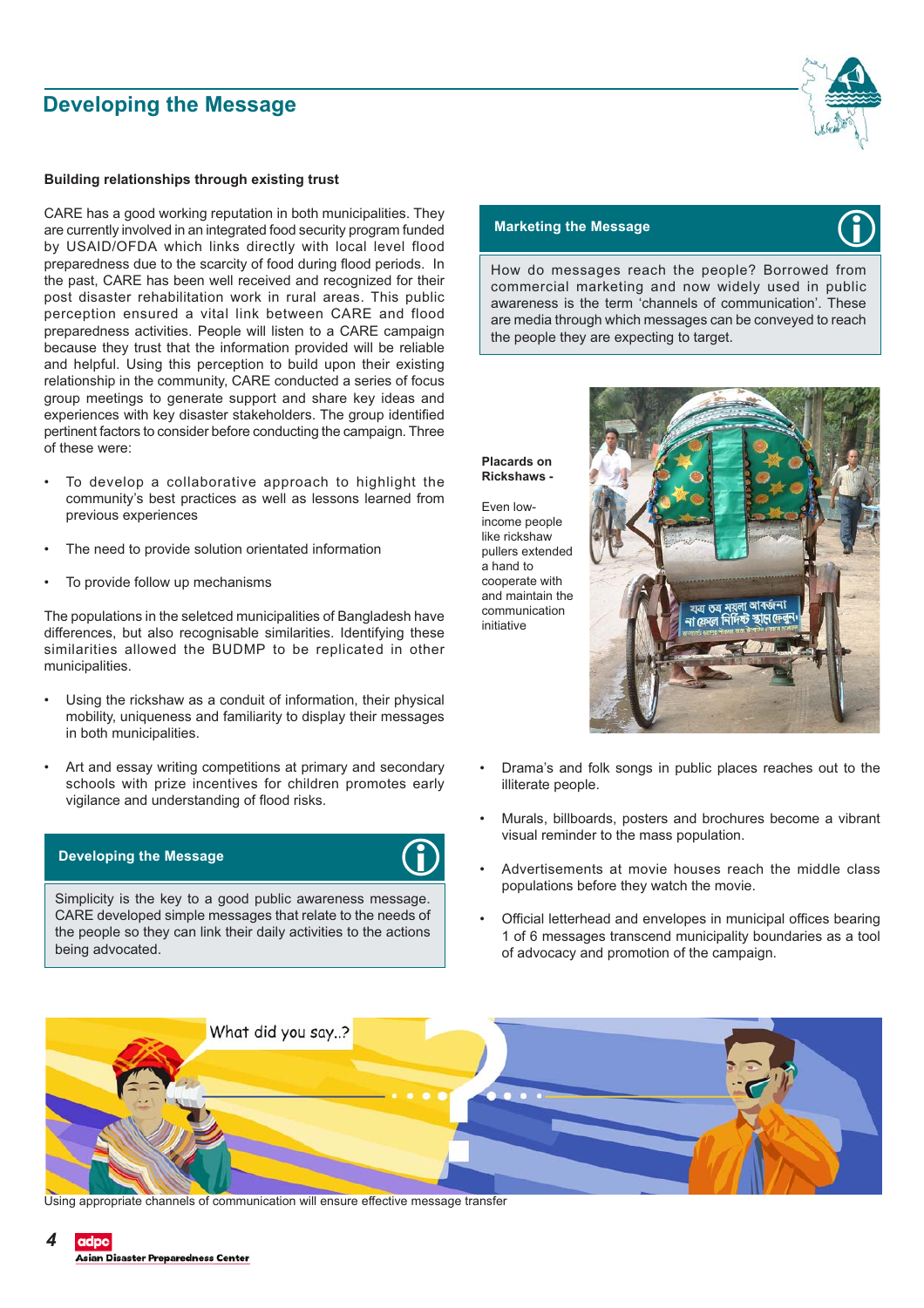# **Channels of Communication**





Art competition engaging school children ensures the message reaches young people

# **Channels of Communication**<br> **Channels of Communication**

**Volunteerism – direct channel**



*Direct channels to the community - "Young power in disaster mitigation"*

CARE's use of young local volunteers turned out to be an effective strategy to muster interest and motivation in the community. Volunteers were used to conduct household semi structured interviews for the baseline study. Their initial introduction to the community through the interviews established an

important link that was capitalised upon in the public awareness campaign to follow. The active participation of the young and enthusiastic volunteers

formed a direct channel of communication. The volunteers served as effective conduits of information particularly for the lowincome illiterate people. Training volunteers and involving them in the process of public awareness contributes to the potential long-term interest and advocacy of flood preparedness in these communities in the future. They were well received by the whole community and displayed remarkable enthusiasm that was captured and coined as 'young power in disaster mitigation'.



*CARE considered children as an important secondary audience that can influence adults.*

Capturing the interest and encouraging the active participation of children was vital to promoting real, long-term behavioural change in the community. Using the audience profile of a child, a popular board game of snakes and ladders presented a window of opportunity to encourage children to start thinking

> about floods and the contribution they can make to be prepared. Begum (see her profile on page 3) and her friends were first introduced to the game at school. It was very popular

amongst the younger children. Begum quickly understood the awareness messages presented in the game because they were communicated through a fun and enjoyable medium that she could directly relate. She became conscious of the need for her family to prepare for floods, so she brought the game home to show them what they could do. This creative idea succeeded in literally bringing home the message of flood preparedness through an innovative approach.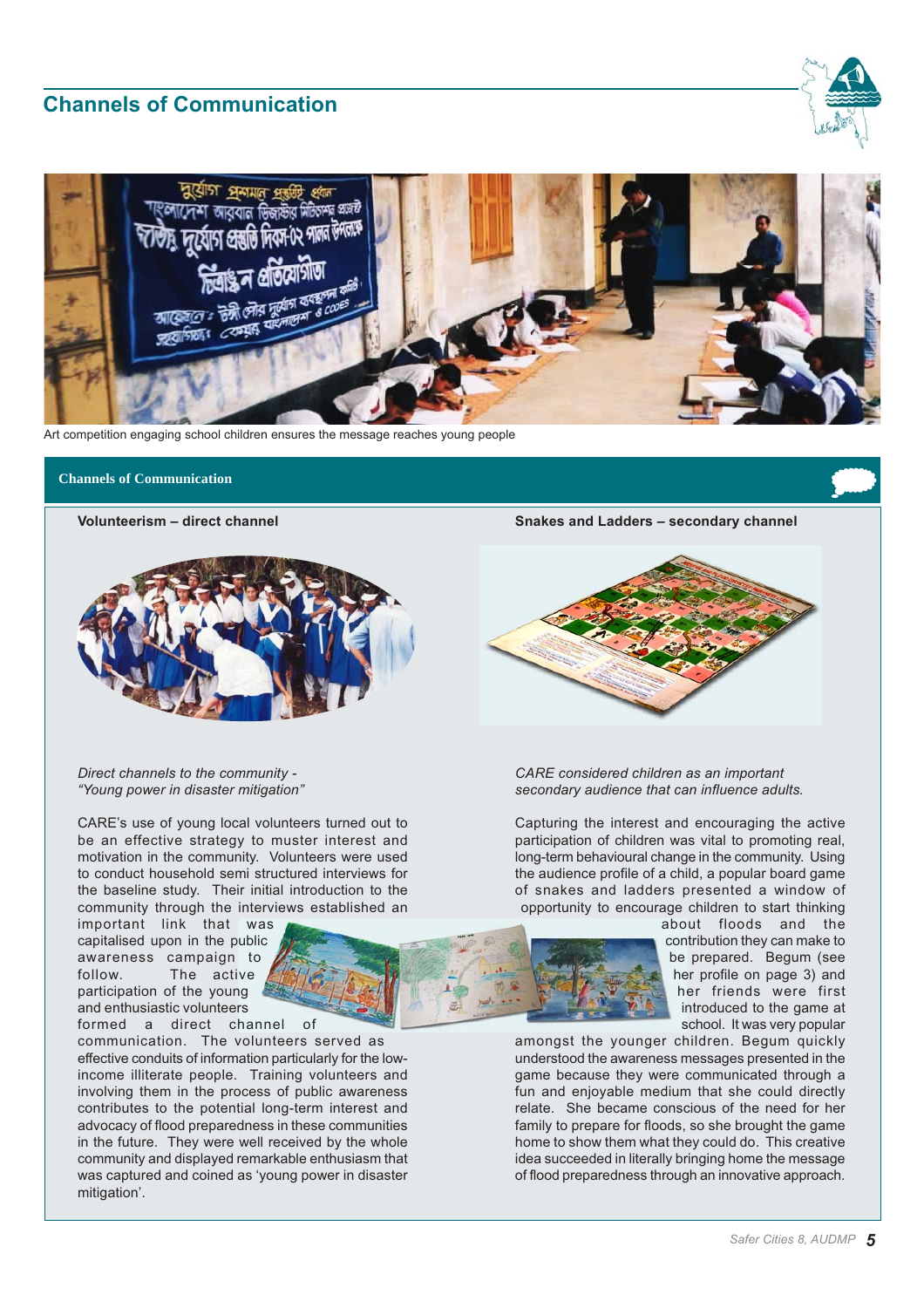| Who developed and<br>implemented the<br>campaign? | What were the<br>messages?                                                                                                                                                                                                                                                                                                                 | Which channels of<br>communication were<br>used?                                                                                                                                                                                                             | Who was the target<br>audience?                                                                                                                                                                                                                                                                           | Was evaluation<br>conducted?                                                                                                                                                                                           |
|---------------------------------------------------|--------------------------------------------------------------------------------------------------------------------------------------------------------------------------------------------------------------------------------------------------------------------------------------------------------------------------------------------|--------------------------------------------------------------------------------------------------------------------------------------------------------------------------------------------------------------------------------------------------------------|-----------------------------------------------------------------------------------------------------------------------------------------------------------------------------------------------------------------------------------------------------------------------------------------------------------|------------------------------------------------------------------------------------------------------------------------------------------------------------------------------------------------------------------------|
| Who?                                              | <b>Says what?</b>                                                                                                                                                                                                                                                                                                                          | In which<br>channels?                                                                                                                                                                                                                                        | To whom?                                                                                                                                                                                                                                                                                                  | <b>With what</b><br>effect?                                                                                                                                                                                            |
| <b>BUDMP</b>                                      | Before constructing<br>1.<br>houses please get<br>approval from<br>municipalities<br>Keep food supplies for<br>2.<br>flood times and store<br>food on a high shelf<br>during flood<br>Raise your homestead<br>3.<br>Plant more trees<br>4.<br>During flood time, use<br>5.<br>water from water pump<br>Put rubbish in rubbish<br>6.<br>bin | Rickshaws, Posters,<br>Calendars, Stickers,<br>Brochures, Government<br>letterhead and envelopes,<br>Movie house<br>advertisements, Murals<br>and Billboards, School art<br>and poetry competitions,<br>Children's, Drama's, Folk<br>songs, and board games. | <b>National Disaster</b><br>$\bullet$<br><b>Managers</b><br>Municipal<br>$\bullet$<br><b>Disaster</b><br>Management<br>Committee<br><b>Members</b><br>General<br>$\bullet$<br>population<br>Civil society<br><b>Businesses</b><br>$\bullet$<br>Religious<br>Leaders<br><b>Teachers</b><br>School children | <b>Question asked:</b><br>No monitoring or formal<br>qualitative evaluation was<br>conducted.<br>Were<br>the<br>messages<br>received and acted upon?<br>More questions need to be<br>asked to determine the<br>answer. |

# **Who Received the Message?**

*Mohammed is a barber. His shop is located on a busy unpaved road by the dyke in Bhuapur. He set up shop about 10 years ago and trims many beards and heads of hair each day. As a barber, he enjoys chatting to his customers and to the neighbouring shopkeepers. Across the road from his shop, just 10 metres away stands a huge blue BUDMP public awareness campaign mural depicting 6 flood preparedness messages and accompanying cartoons. It was erected 8 months ago, but already foliage is blocking its full view. On a recent visit to see how the campaign was conducted, ADPC asked a few local people what they thought about the campaign. We asked Mohammed whether he knew about the BUDMP public awareness campaign conducted by CARE and*

#### **Lessons Learned**

A lesson learned is to know your community and how they will best receive the message. An innovative idea is useless if it does not result in an impact.



Similar random interviews were conducted in front of another mural located outside the municipal offices. The three men sitting underneath could not read so never took any notice, and the crowd gathered to the left had only noticed when we pointed it out.Only 2 men could read, but they had not noticed it either.



Mohammed sees too many public awareness billboards. He only noticed this one three months ago. He still has not read the messages.

Public awareness murals outside the municipal government building illiterate take no notice of these messages.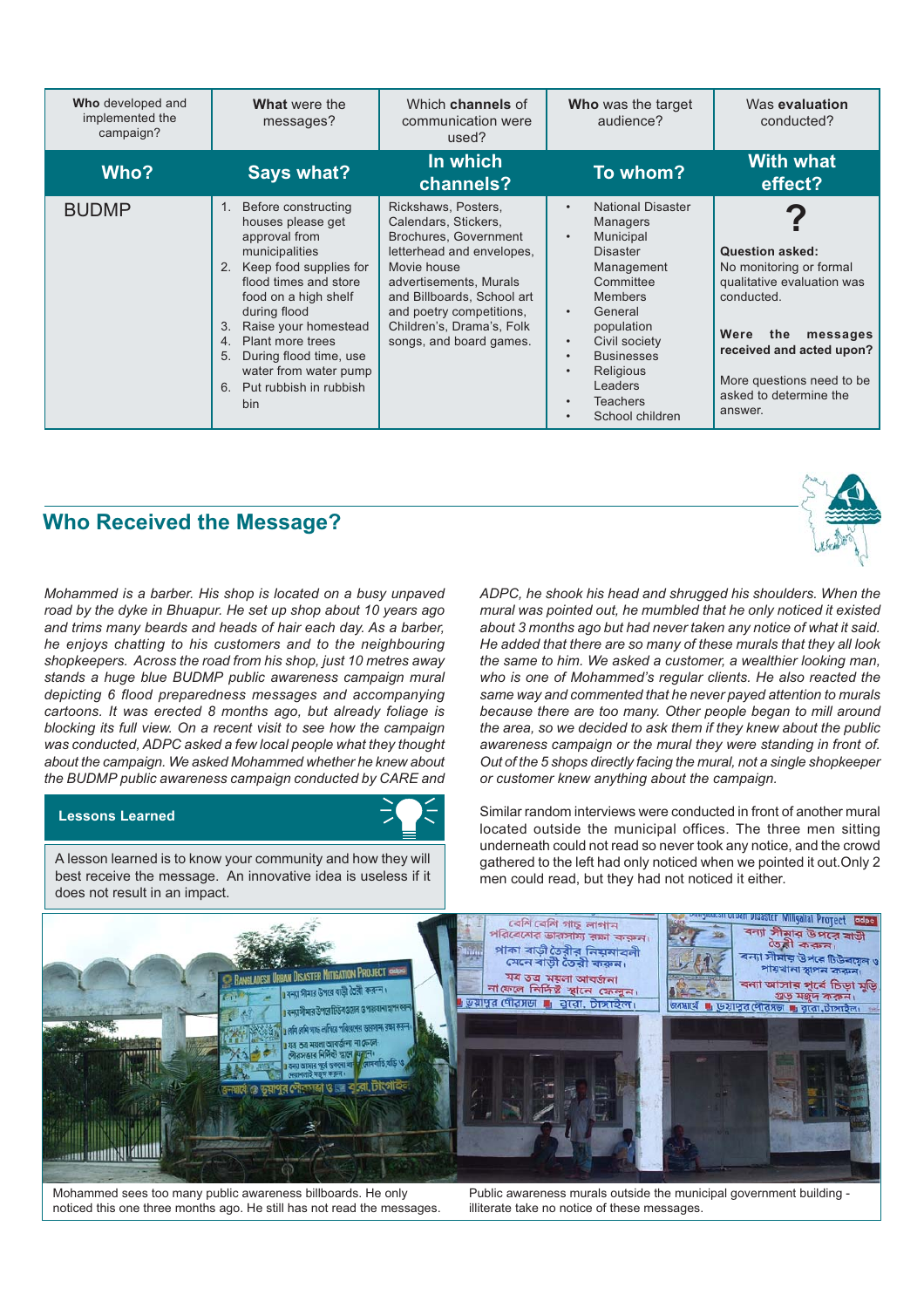### **Lesson Learned**



Stingent research and analysis of the community needs to be conducted to know how best to convey a message that people will relate to and act upon.

This realisation raised some pertinent questions about the effectiveness of the BUDMP public awareness campaign. The unstructured, impromptu, and random sample questions were asked to see if the awareness message had reached the people. From the reactions of the random sample, perhaps murals and posters have outrun their value as channels of communication, particularly in Tongi and Gaibandha. Although the rickshaws provided an innovative and unique channel to exploit, there simply were not enough to have a big impact on the community. Rickshaw placards were only relevant to the literate.

*Literacy rates are low in Bangladesh – 40.6% (UNDP 2003) Campaign activities need to think beyond the scope of conventional text based messages to reach the vulnerable illiterate community.*

Conscientious evaluation of peoples reactions to the public awareness campaign was lacking in the BUDMP. Whilst speaking to a woman living next door to CARE's flood proofing demonstration project it became clear that the problem was not what to do, but how to find the financial resources to change her way of life. She was aware of the benefits of homestead raising and planting trees, but lacked the resources to buy the soil to do so. This example indicated that some people know what to do, and outside interventions of financial and technical support can assist to meet this need.

On the other hand, public awareness aimed at school children had a greater impact. The activities such as the snakes and ladders game played by Begum and her friends, art and poetry competitions, and teacher training reached their target audience. Children are easily influenced by new, enjoyable and participatory activities, especially if they can express their experiences and relate to the activities of the campaign. The BUDMP successfully reached the child audience and these efforts need be reproduced year after year so each generation can be exposed to the benefits of local initiatives.



Just like commercial marketing and product selling, public awareness campaigns also need to adopt the practice of comprehensive research and the development of good methodology. Research provides the background knowledge and understanding necessary for identifying a target audience, selecting the most effective communication channels, and developing a meaningful message.

The BUDMP lacked sufficient research of their community. Although the community was researched through the results of the baseline study in Phase 1, the information collected did not suit the process of the public awareness campaign.

#### **Lessons Learned**



Monitoring and Evaluation is an important step in a public awareness campaign. Greater emphasis of these processes will ensure further reach in the future.

Public awareness has limited scope. The people of Gaibandha, Tongi, Shahjapur and Bhuapur need a campaign that relates directly to their way of life. 'Learning by doing' strategies such as the structural flood mitiagation demonstration projects in Phase 1 of the BUDMP provided a practical and appropriate means for communities to witness 'first-hand' how simple changes can be effective.

Time constraints and a limited budget coupled with lack of guidelines and methodology for conducting a good and effective public awareness campaign contributed to the lessons learned by the BUDMP.



*One message placed on the posters read: 'Unplanned urbanisation is the root-cause of urban disasters'. People on the streets were once again asked if they understood the meaning. Unfortunately no one had bothered to read it. Possibly because the process of urbanisation is beyond their control.*

Future public awareness campaigns can learn from these lessons. It would help to better understand the community by tapping into their daily lives, to create simple, innovative and effective campaigns. Providing people with appropriate and relevant information so they can make livelihood decisions and actively change their attitudes and behaviours can reduce their vulnerability and risk to floods. In Tongi, Gaibandha, Shahjapur and Bhuapur, the next flood season will uncover the real success of the BUDMP public awareness campaign.

#### **Steps for the Future**



**Methodology**<br> **Examplementing a public** and implementing a public project in developing and implementing a public awareness campaign has lead to further initiatives to better understand how to conduct a useful and effective strategy for the future. The BUDMP provided important lessons that led to the development of the AUDMP 'Guidelines for Risk Communication'. The need to assist partner organisations like CARE to better plan a comprehensive research methodology and evaluation lead to the recently conducted "First Regional Disaster Risk Communication Course" facilitated by ADPC. Other country projects under AUDMP core-funded by the USAID/OFDA are now beginning to incorporate public awareness and communication into their projects. The lessons from Bangladesh have created opportunities to gain a better understanding of how to use public awareness to reduce community risk and vulnerability.